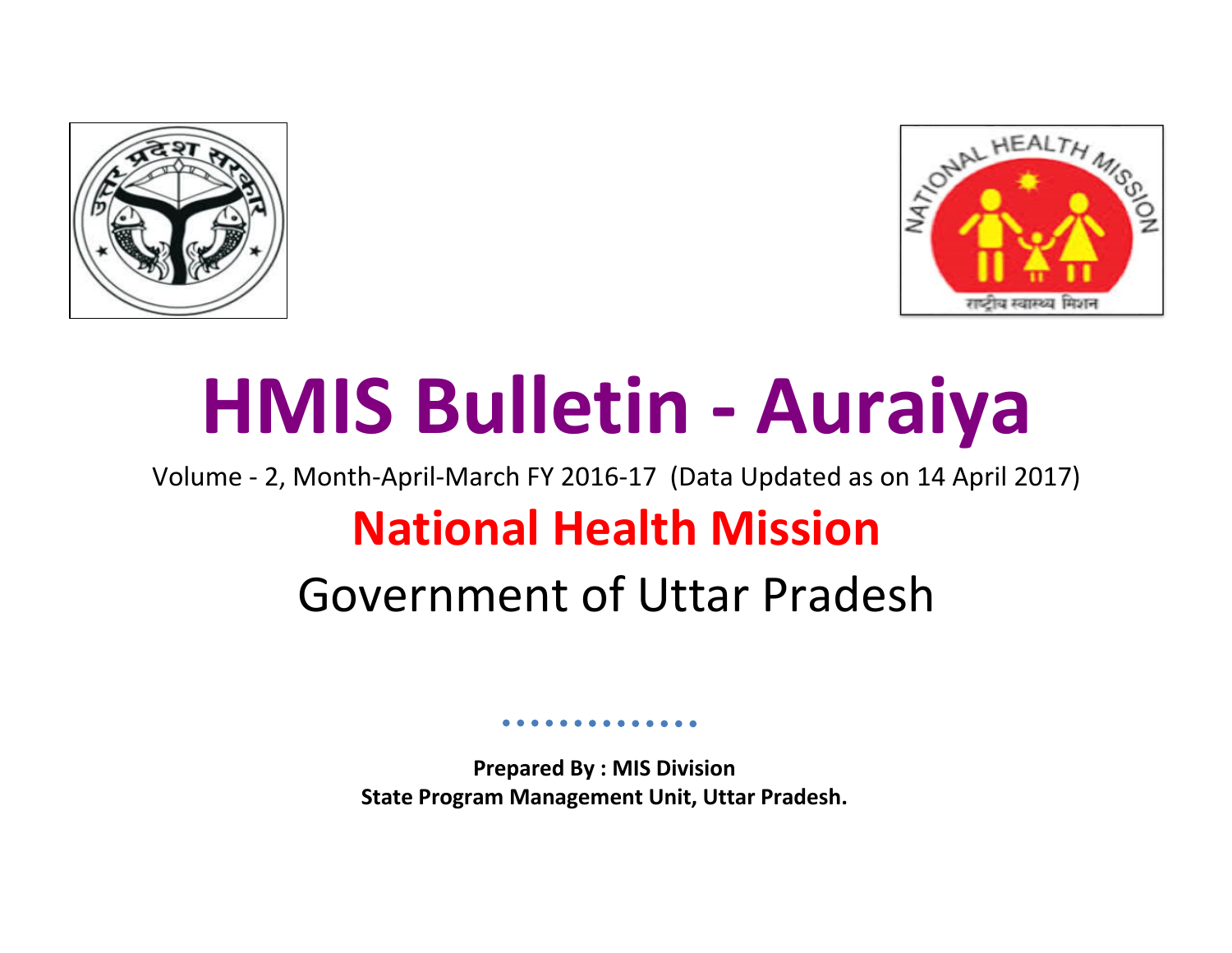# **HMIS (National Health Mission Bulletin) April-March 2016-17 Auraiya - Uttar Pradesh**

| S. No            | <b>Sections</b>                                  |
|------------------|--------------------------------------------------|
| 1                | <b>District Profile</b>                          |
| $\overline{2}$   | <b>District Summary sheet</b>                    |
| $\mathbf{3}$     | <b>MCTS status</b>                               |
| $\boldsymbol{4}$ | <b>HMIS Data Reporting Status</b>                |
| 5                | <b>Maternal Health</b>                           |
| 5.1              | <b>Antenatal Care</b>                            |
| 5.2              | Delivery & Postnatal care                        |
| 5.3              | High risk preganancy and obstetric complications |
| 5.4              | C Section and Complications attended and treated |
| 6                | <b>Child health</b>                              |
| 6.1              | <b>Live Births &amp; New Born Care</b>           |
| 6.2              | <b>Child Immunization</b>                        |
| $\overline{7}$   | <b>Reproductive Health</b>                       |
| 8                | <b>Indicators and Estimations</b>                |
| 8.1              | List of Indicators covered                       |
| 8.2              | <b>Estimation sheet</b>                          |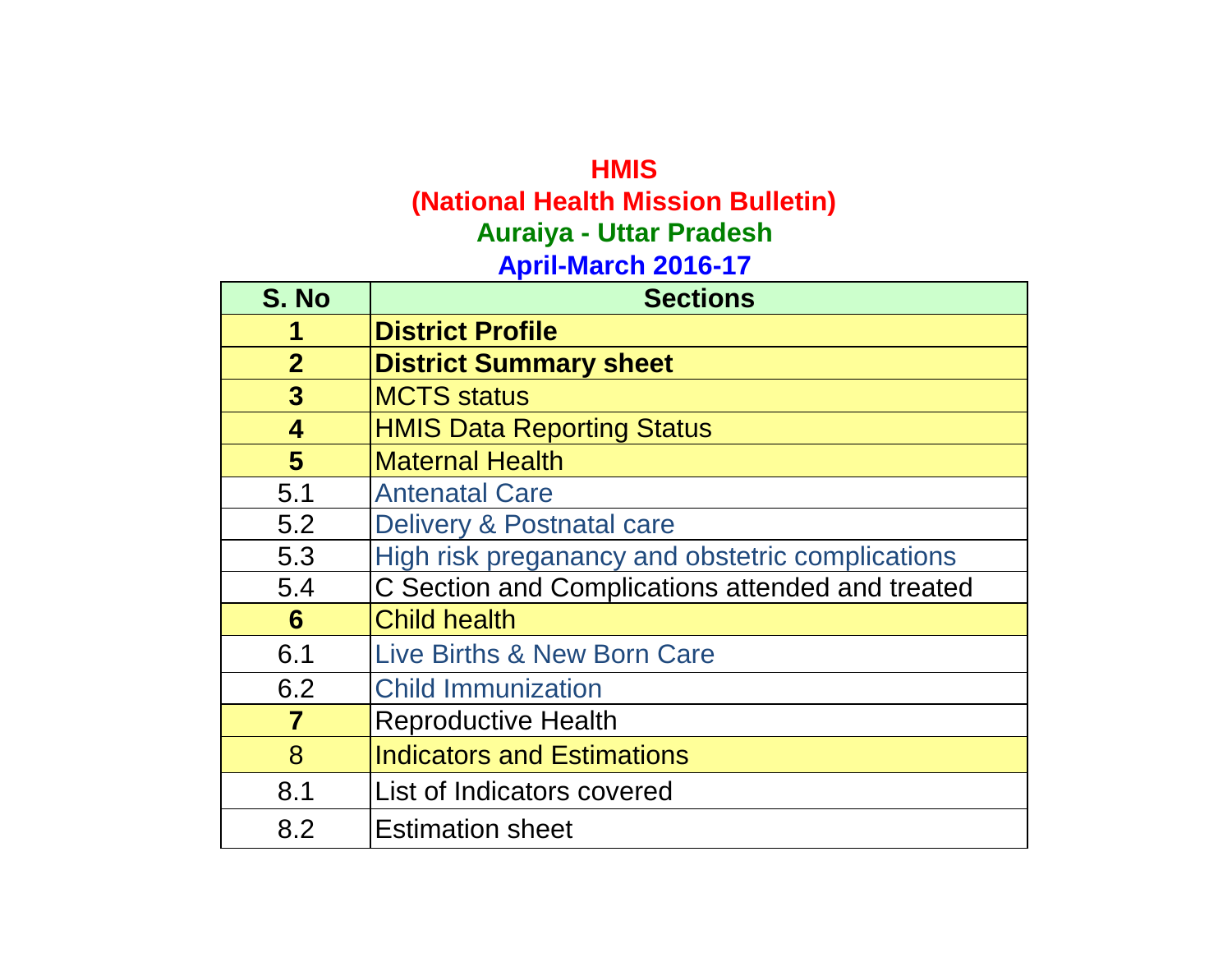



# **HMIS Bulletin - District Perforamce At a Glance District Auraiya**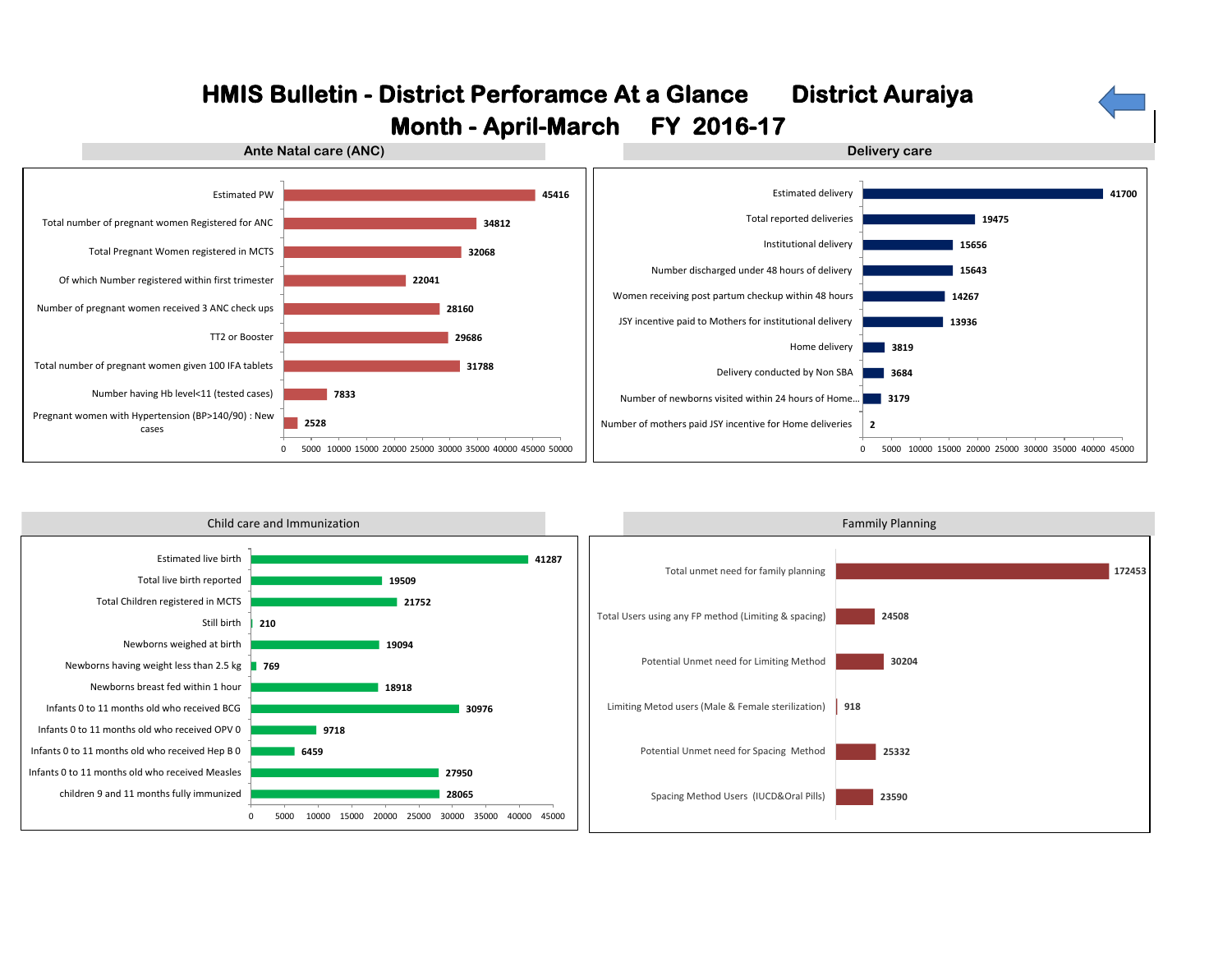# **Auraiya - FY 2016-17 (April-March) Summary Sheet**

#### **Gaps in ANC Registration:**

**1.** ANC registration of dist. was improve from AHS data but still Urban area mother registration very poor, its less then fifteen percent.

2- ANC Registration in 1st trimester was better than AHS 12-13 , Block Ajitmal, Block Bhagyanagar and Sahar shows less than Dist. Average its required more focus on this month, 3- % of ANC received 3 ANC checkup more than half, which is double than AHS (2012-13) (24.9%).

4-89% ANC conducted at facility-SC so record of 3 ANC need to check and capacity building of ANM required to identification of HRP.

#### **Gaps in MCTS registration and Updation :**

Mother registration on HMIS and MCTS equal, but in Child registration 7 point percent greter than HMIS.

Mother updation very poor in all of block, Airwa Katra done 1 % percent 3 ANC check-up.

Child updation up to mark more focus on this month required mother updation. Block Airwa Katra and Bidhuna Block very less Delivery registration.

HRP detection and Updation in portal are issue only one percent HRP reported.

### **Gaps in Deliveries:**-

1-Delivery registration was nearby forty five percent so fifty three percent delivers are missing in record, only 3600 home deliveries reported, required data audit for this. Private unit reporting and Home delivery reporting to be check.

2-Out of 4 deliveries reported 3 are intuitional its good than AHS data . Block Airwa kaatra, Ajitmal, and Bhagyangar show less than district Average.

3- JSY incentive paid to mother Block Ajitmal, Auriya, Bhagyangaar are less then Dist. Average.

4. Monthly Delivery reporting increse than Nov data

#### **Gaps in HRP:**

1. Urban and Block Bidhuna less reporting in HB<11, while Block Ajitmal have high percentage of Anemia.

2. Severe Anemia treated at institute only Ajitmal and Bhagyanagar and Sahar reported other need to be check data of HMIS. Availability of Drugs and Training of Staff may be insure

3. Hypertensive cases identification is zero in DHQ and Auriya .

4. Over all identification and treating of HRP issue in district more focus required in this month. Trend of Severe anemia treated and Hypertension case detection below from expected.

#### **Gap in C-section and Complication**

Complication Attended at Institute was one percent, it's required more attention to full fill service delivery in the public institute.

Complication treated with IV antibiotics and other drugs show only three block as per data.

No one C-section conducted as per HMIS data, HRP identification and Services given not up to the mark. More focus required to timely identification of maternal complication reduce mortality **Gaps in Child care:**

1.Block Airwa Katra no one still birth reported, 10 still births reported from 1000 live births in dist. Auriya its good , Block Ajitmal reported 2.1% still birth its highest in District.

2.Nearby all births are reported as breast fed within 1 hours of births, it is need to check as AHS 2012-13 showing data for Auriya was half of the births only.

3.In Auriya nearby all children weight at birth and Low Birth Weight was four percent while AHS 12-13 estimated this as four out of one birth weight to be taken and nearby sixteen percent low birth weight reported .

#### **Gaps in Immunization:**

1.No of Live births and BCG given not corresponding in most of the blocks as per the table reporting of live births need to be check accurately.

2.Only Airwa Katra and Sahar given >33% Hep.B-0 dose to the total live births and rest blocks were not able to do so , Block Achhalda and Bidhuna are very less.

3.Usually BCG, OPV0 and Hepatitis B0 doses are given at birth time but reporting shows all three are not given at the time of birth even at DH and CHCs, it is showing service gap at facility and need focus monitoring.

4. Facility wise birth dose given of Auriya dist. shows HEP B-0 eleven percent. This data to be check.

5. Full Immunization data show up to mark but Block Achalada and DHQ show less performance.

### **Gaps in Family planning :**

1. Nearby Sixty three percent of total IUCD perform at Subcenter till month so quality and quantity should be a concern.

2. Block Achhalda and Ajitmal percentage in Spacing method below district average.

3. Family planning services provided nearby Twenty percent, still 80 % couple may be unprotected or using traditional method for FP.

4. For limiting method only one block Bidhuna done some work other not done a single case, data to be checked.

5 Family planning user's Decrease than month of JAN 17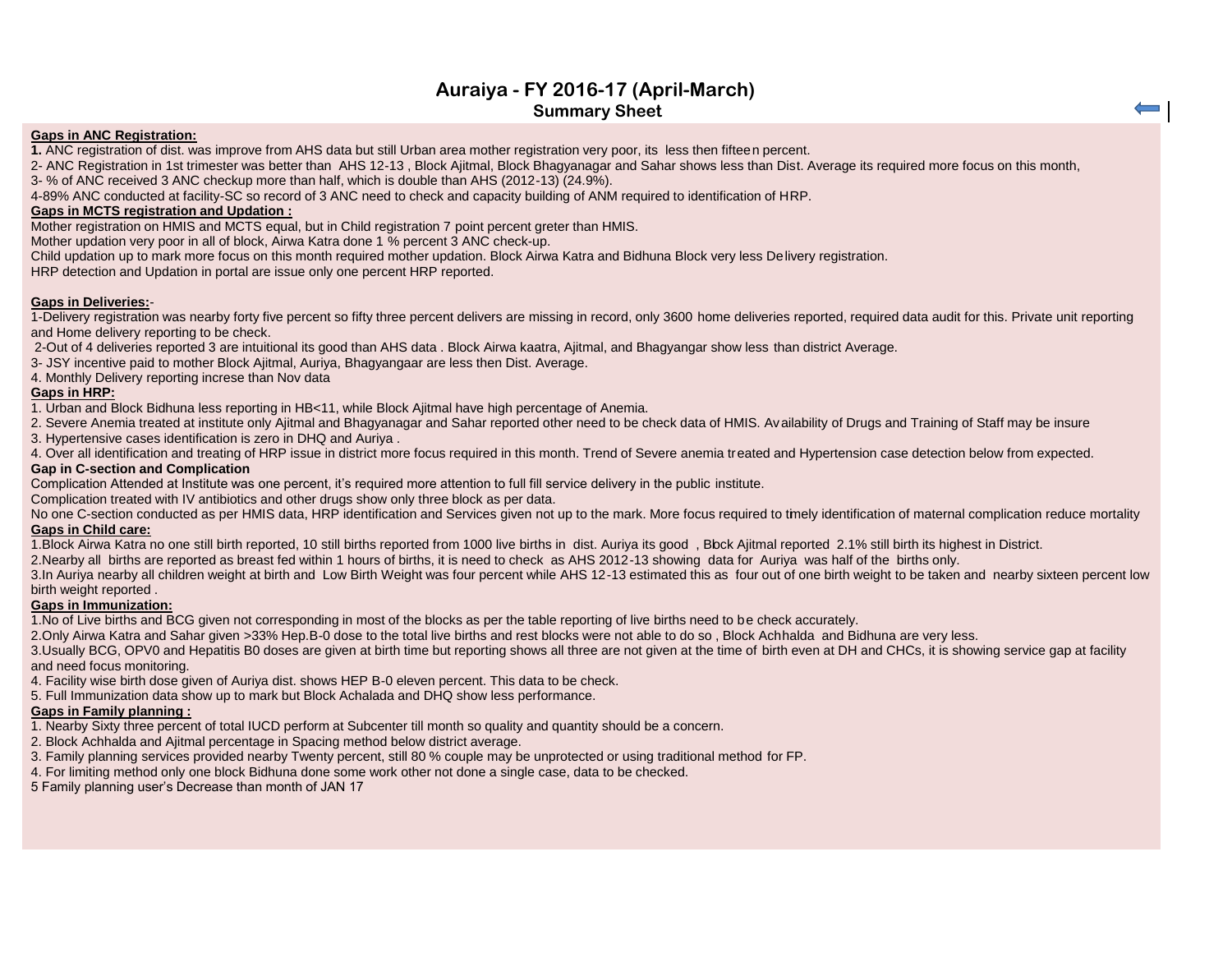

**Auraiya**





 **- MCTS Status on crititical indicator as on 1st April 2017**

| Achhaida                    |     |    |    |    |    |                 |    |                |
|-----------------------------|-----|----|----|----|----|-----------------|----|----------------|
| Airwa Katra                 | 68  | 59 | 43 | 41 | 25 | 30              | 51 | $\overline{2}$ |
| Ajitmal                     | 73  | 74 | 51 | 65 | 67 | 32 <sub>2</sub> | 58 | $\overline{4}$ |
| Auriya                      | 123 | 81 | 62 | 65 | 70 | 18              | 76 | 6              |
| Bhagyanagar                 | 71  | 71 | 52 | 57 | 70 | 37              | 53 | $\overline{4}$ |
| <b>Bidhuna</b>              | 109 | 88 | 65 | 57 | 27 | 14              | 37 | 3              |
| Sahar                       | 100 | 91 | 63 | 76 | 92 | 58              | 88 | $\overline{2}$ |
| $\sim$ $\sim$ $\sim$ $\sim$ | 77  | 71 | 47 | 53 | 58 | 33              | 51 | 3              |

#### **Gaps in MCTS registration and Updation :**

Mother registration on HMIS and MCTS 6 point person less, but in Child registration 8 point percent greter than HMIS.

Mother updation very poor in all of block, Block Airwa Katra 1 % percent 3 ANC check-up. Child updation up to mark more focus on this month required mother updation. Block Airwa Katra and Bidhuna Block very less Delivery registration.

HRP detection and Updation in portal are issue only three percent HRP reported.

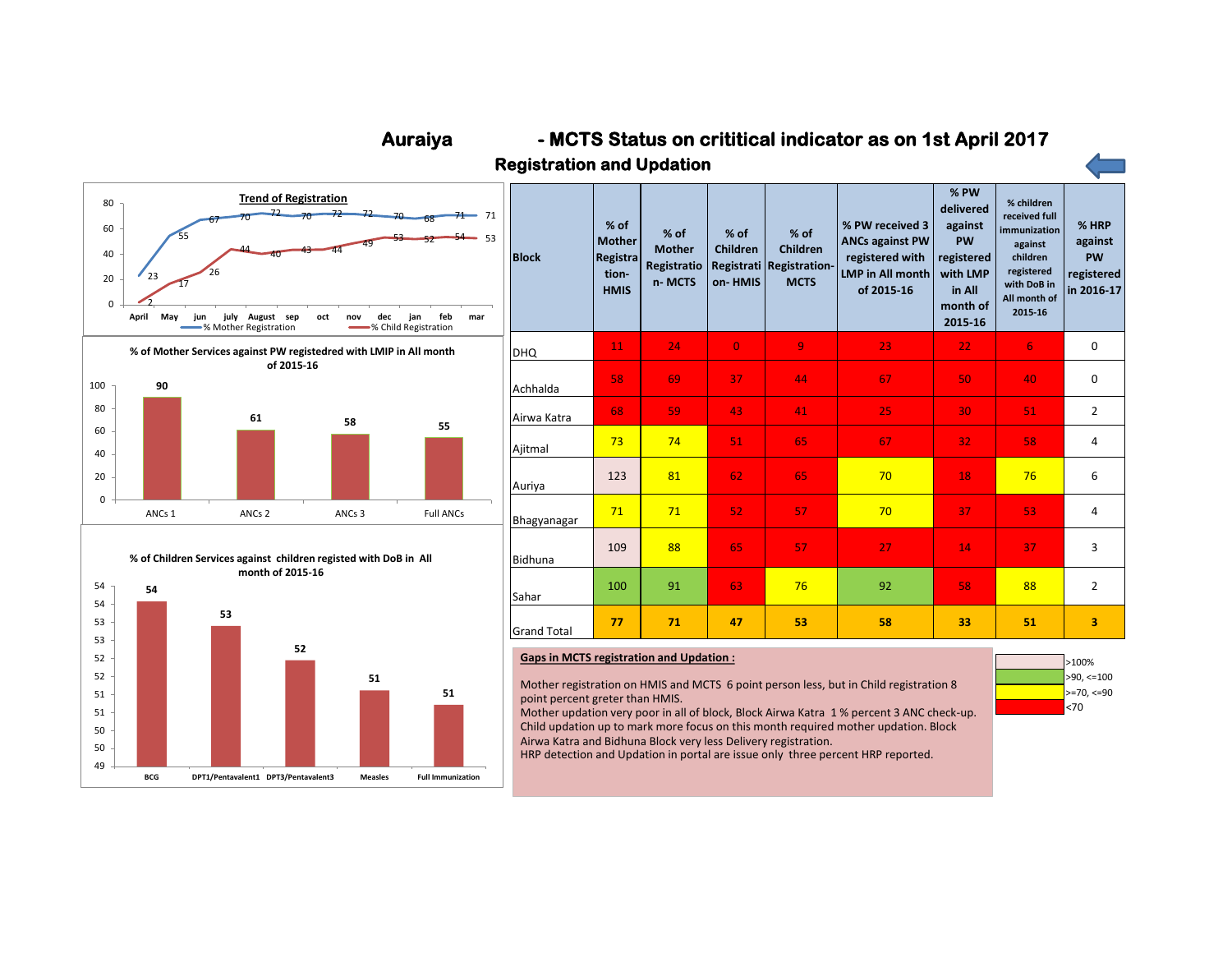| District Auraiya - Percentage of facilities reported in HMIS by Month FY 2016-17 |                                          |           |               |               |               |               |               |               |               |          |          |        |          |
|----------------------------------------------------------------------------------|------------------------------------------|-----------|---------------|---------------|---------------|---------------|---------------|---------------|---------------|----------|----------|--------|----------|
| <b>Block</b>                                                                     | <b>Total No. of</b><br><b>Facilities</b> | Apr-16    | <b>May-16</b> | <b>Jun-16</b> | <b>Jul-16</b> | <b>Aug-16</b> | <b>Sep-16</b> | <b>Oct-16</b> | <b>Nov-16</b> | $Dec-16$ | $Jan-17$ | Feb-17 | $Mar-17$ |
| <b>DHQ</b>                                                                       | $\mathbf{1}$                             | 100       | 100           | 100           | 100           | 100           | 100           | 100           | 100           | 100      | 100      | 100    | 100      |
| Achhalda                                                                         | 28                                       | 100       | 100           | 100           | 100           | 100           | 100           | 100           | 100           | 100      | 100      | 100    | 100      |
| Airwa Katra                                                                      | 20                                       | 100       | 100           | 100           | 100           | 100           | 100           | 100           | 100           | 100      | 100      | 100    | 100      |
| Ajitmal                                                                          | 29                                       | 100       | 100           | 100           | 100           | 100           | 100           | 100           | 100           | 100      | 100      | 100    | 100      |
| Auriya                                                                           | 43                                       | 98        | 98            | 95            | 98            | 98            | 95            | 93            | 91            | 98       | 100      | 98     | 100      |
| Bhagyanagar                                                                      | 31                                       | 100       | 100           | 100           | 100           | 100           | 100           | 100           | 100           | 100      | 100      | 100    | 100      |
| Bidhuna                                                                          | 29                                       | 100       | 100           | 100           | 100           | 100           | 100           | 100           | 79            | 100      | 100      | 100    | 100      |
| Sahar                                                                            | 28                                       | 100       | 100           | 100           | 100           | 100           | 100           | 100           | 100           | 100      | 100      | 100    | 100      |
| <b>Grand Total</b>                                                               | 209                                      | 99.521531 | 99.5215311    | 99            | 100           | 100           | 99            | 99            | 95            | 100      | 100      | 100    | 100      |

Less than 100% **Reported facilities are less than number of facilities in HMIS** 



More than 100% Reported facilities are greater than number of facilities in HMIS

<sup>95</sup> <sup>94</sup>

99



Apr May Jun Jul Aug Sep Oct Nov Dec Jan Feb Mar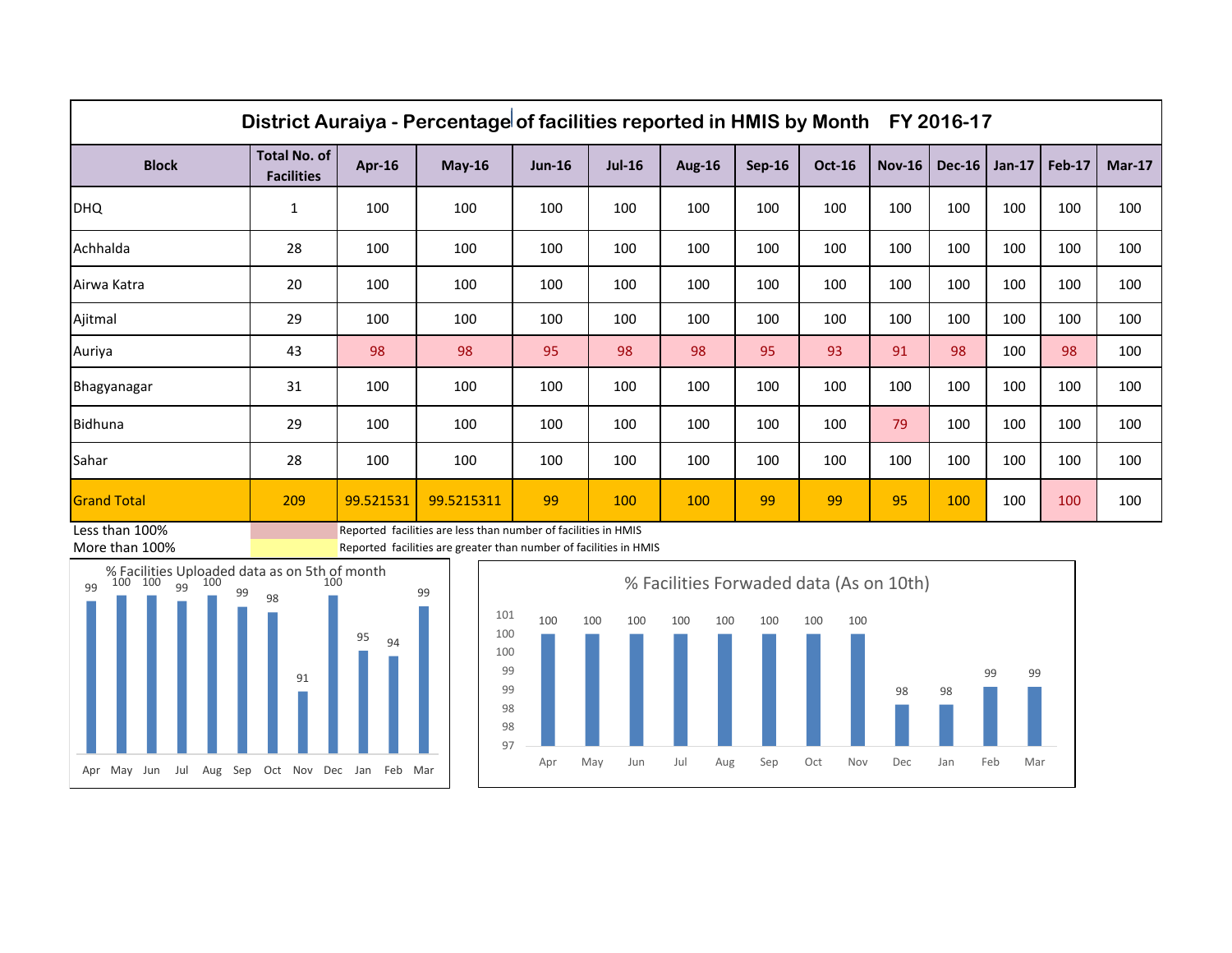# **District Auraiya - ANC Services Reported in HMIS upto April-March FY 2016-17 ANC Services, Trends, Distribution and Performance**





| Trend of ANC registration (in numbers) - FY 2016-17<br>3758<br>3272 3404<br>3342<br>3019<br>2965<br>2943<br>2608 2708<br>1967137 2168 2345 2609<br>2602<br>2311<br>2054<br>1589 1435 1650 1547 1672<br>1580<br>1168 | <b>Block</b>       | Propotionat<br>e estimated<br>PW | <b>Total number</b><br>of pregnant<br>women<br><b>Registered for</b><br><b>ANC</b> | % of ANC<br>registered to<br>estimated<br>Pregnancy | Of which<br><b>Number</b><br>registered<br>within first<br>trimester | % of ANC<br>registered<br>within 1st<br>trimester | TT2 or<br><b>Booster</b> | % of ANC<br>received<br>TT2/Booster | <b>Number of</b><br>pregnant<br>women<br>received 3<br><b>ANC check</b><br>ups | % of ANC<br>received<br>3ANC<br>checkups |
|---------------------------------------------------------------------------------------------------------------------------------------------------------------------------------------------------------------------|--------------------|----------------------------------|------------------------------------------------------------------------------------|-----------------------------------------------------|----------------------------------------------------------------------|---------------------------------------------------|--------------------------|-------------------------------------|--------------------------------------------------------------------------------|------------------------------------------|
|                                                                                                                                                                                                                     | <b>DHQ</b>         | 4710                             | 504                                                                                | 10.7                                                | 374                                                                  | 74.2                                              | 493                      | 10.5                                | 399                                                                            | 8.5                                      |
|                                                                                                                                                                                                                     | Achhalda           | 6665                             | 3834                                                                               | 57.5                                                | 2842                                                                 | 74.1                                              | 3466                     | 52.0                                | 3456                                                                           | 51.9                                     |
| April<br><b>Wre</b><br><b>May</b><br>$v_{\nu}$<br>August<br>September<br>October<br>November<br>December<br>March<br>January Leoniany                                                                               | l Airwa Katra      | 4384                             | 2974                                                                               | 67.8                                                | 1261                                                                 | 42.4                                              | 2734                     | 62.4                                | 2917                                                                           | 66.5                                     |
| Reg. within 1st trimester<br><b>NORTHLIAN C</b> Registered                                                                                                                                                          | Ajitmal            | 6277                             | 4610                                                                               | 73.4                                                | 2255                                                                 | 48.9                                              | 4152                     | 66.1                                | 4280                                                                           | 68.2                                     |
| - Monthly estimated ANC                                                                                                                                                                                             | Auriya             | 5722                             | 7018                                                                               | 122.7                                               | 4746                                                                 | 67.6                                              | 5030                     | 87.9                                | 5144                                                                           | 89.9                                     |
| <b>Percent Distribution of Registered for</b>                                                                                                                                                                       | Bhagyanagar        | 7534                             | 5319                                                                               | 70.6                                                | 2595                                                                 | 48.8                                              | 5337                     | 70.8                                | 3860                                                                           | 51.2                                     |
| <b>ANC by Type of Facility</b>                                                                                                                                                                                      | Bidhuna            | 5078                             | 5524                                                                               | 108.8                                               | 5214                                                                 | 94.4                                              | 4456                     | 87.7                                | 3840                                                                           | 75.6                                     |
|                                                                                                                                                                                                                     | Sahar              | 5047                             | 5029                                                                               | 99.6                                                | 2754                                                                 | 54.8                                              | 4018                     | 79.6                                | 4264                                                                           | 84.5                                     |
| <b>CHC</b><br><b>PHC</b><br>7%<br>3%                                                                                                                                                                                | <b>Grand Total</b> | 45416                            | 34812                                                                              | 76.7                                                | 22041                                                                | 63.3                                              | 29686                    | 65.4                                | 28160                                                                          | 62.0                                     |
|                                                                                                                                                                                                                     | AHS (2012-13)      |                                  |                                                                                    | 58.6                                                |                                                                      | 51.9                                              |                          |                                     |                                                                                | 24.9                                     |

#### **Gaps in ANC Registration:**

**1.** ANC registration of dist. was improve from AHS data but still Urban area mother registration very poor, its Ten percent.

2- ANC Registration in 1st trimester was better than AHS 12-13 , Block Ajitmal, Block Bhagyanagar and Sahar shows less than Dist. Average its required more focus on this month,

3- % of ANC received 3 ANC checkup more than half, which is double than AHS (2012- 13) (24.9%).

4-87% ANC conducted at facility-SC so record of 3 ANC need to check and capacity building of ANM required to identification of HRP.

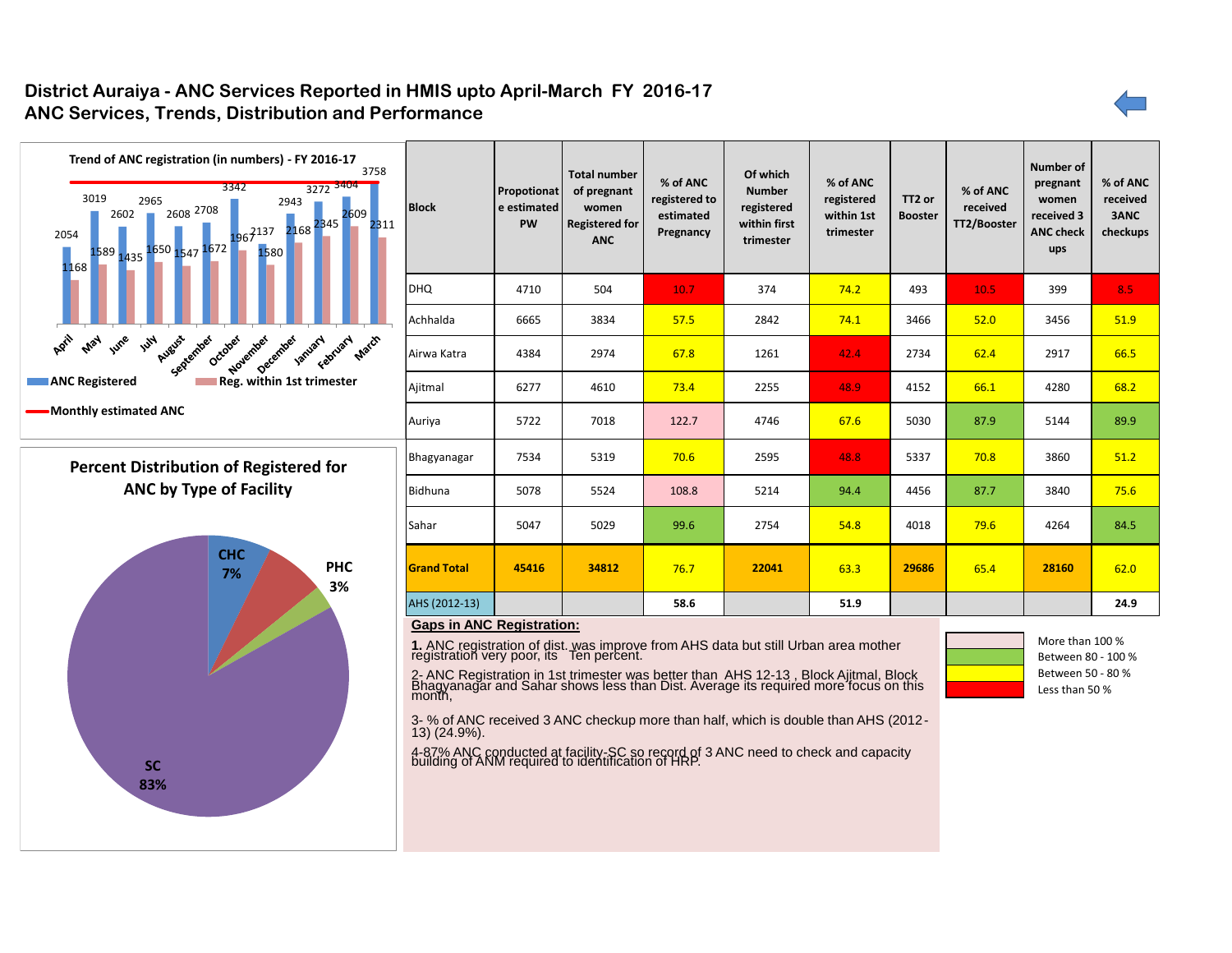# **District Auraiya - Delivery Services Reported in HMIS upto April-March FY 2016-17 Delivery Services, trends, distribution and progress**

| Trend of reported delivery in HMIS (in number) FY<br>2016-17<br>3475                                | <b>Block</b>        | Estimated<br>deliveries<br>Propotionate | of Home<br><b>Deliveries</b><br>number<br><b>Total</b> | $\overleftrightarrow{\mathbf{a}}$<br>Deliveries conducted<br>facility | <b>Total</b><br>number of<br><b>Deliveries</b><br>(Home+Inst reported<br>itution) | %<br>delivery    | % of<br>delivery<br>missed in<br>reporting | % of<br>institution   institution<br>al<br>deliveries<br>among<br>reported<br>delivery | % of<br>al<br>deliveries<br>among<br>estimated<br>delivery | Of which<br><b>Number</b><br>discharge<br>d under<br>48 hours<br>of<br>delivery | % of<br>delivered<br>women<br>discharge<br>d within<br>48 hours | <b>JSY</b><br>incentive<br>paid to<br><b>Mothers</b> | % of JSY<br>incentive<br>paid to<br>mothers |
|-----------------------------------------------------------------------------------------------------|---------------------|-----------------------------------------|--------------------------------------------------------|-----------------------------------------------------------------------|-----------------------------------------------------------------------------------|------------------|--------------------------------------------|----------------------------------------------------------------------------------------|------------------------------------------------------------|---------------------------------------------------------------------------------|-----------------------------------------------------------------|------------------------------------------------------|---------------------------------------------|
| 2172                                                                                                | <b>DHQ</b>          | 4324                                    | $\mathbf 0$                                            | $\mathbf 0$                                                           | 0                                                                                 | 0.0 <sub>1</sub> |                                            |                                                                                        | 0.0                                                        | 0                                                                               |                                                                 | $\mathbf{0}$                                         |                                             |
| 1893<br>1633 <sup>1724</sup> 1700 <sup>1797</sup><br>1482 1504 $\frac{1646}{ }$                     | Achhalda            | 6120                                    | 392                                                    | 1408                                                                  | 1800                                                                              | 29.4             | 71                                         | 78.2                                                                                   | 23.0                                                       | 1408                                                                            | 100.0                                                           | 1413                                                 | 100.4                                       |
| $1496$ <sub>1362</sub><br>1066                                                                      | Airwa Katra         | 4025                                    | 470                                                    | 1240                                                                  | 1710                                                                              | 42.5             | 58                                         | 72.5                                                                                   | 30.8                                                       | 1240                                                                            | 100.0                                                           | 1240                                                 | 100.0                                       |
|                                                                                                     | Ajitmal             | 5763                                    | 1038                                                   | 1927                                                                  | 2965                                                                              | 51.4             | 49                                         | 65.0                                                                                   | 33.4                                                       | 1919                                                                            | 99.6                                                            | 1768                                                 | 91.7                                        |
|                                                                                                     | Auriya              | 5254                                    | 648                                                    | 2574                                                                  | 3222                                                                              | 61.3             | 39                                         | 79.9                                                                                   | 49.0                                                       | 2574                                                                            | 100.0                                                           | 1634                                                 | 63.5                                        |
|                                                                                                     | Bhagyanagar         | 6917                                    | 707                                                    | 2887                                                                  | 3594                                                                              | 52.0             | 48                                         | 80.3                                                                                   | 41.7                                                       | 2887                                                                            | 100.0                                                           | 2647                                                 | 91.7                                        |
| April<br>August<br>Sexistente Octobe Jechnet entre January Anach<br><b>May</b><br>June<br><b>WH</b> | Bidhuna             | 4663                                    | 242                                                    | 3054                                                                  | 3296                                                                              | 70.7             | 29                                         | 92.7                                                                                   | 65.5                                                       | 3054                                                                            | 100.0                                                           | 3069                                                 | 100.5                                       |
|                                                                                                     | Sahar               | 4634                                    | 322                                                    | 2566                                                                  | 2888                                                                              | 62.3             | 38                                         | 88.9                                                                                   | 55.4                                                       | 2561                                                                            | 99.8                                                            | 2165                                                 | 84.4                                        |
|                                                                                                     | <b>Grand Total</b>  | 41700                                   | 3819                                                   | 15656                                                                 | 19475                                                                             | 46.7             | 53.3                                       | 80.4                                                                                   | 37.5                                                       | 15643                                                                           | 99.9                                                            | 13936                                                | 89.0                                        |
| -Monthly Estimated delivery<br>Delivery reported                                                    | AHS (2012-13)       |                                         |                                                        |                                                                       |                                                                                   |                  |                                            | 50.6                                                                                   |                                                            |                                                                                 |                                                                 |                                                      | 70.5                                        |
| Percent Distribution of deliveries by type of Facility                                              | Conce to Deliverton |                                         |                                                        |                                                                       |                                                                                   |                  |                                            |                                                                                        |                                                            |                                                                                 |                                                                 |                                                      | More than 100 %                             |



# **<u>Gaps in Deliveries:</u>-**

1-Delivery registration was nearby forty Six percent so fifty Four percent delivers are missing in record, only 3819 home deliveries reported, required data audit for this. Private unit reporting and Home delivery reporting to be check.

2-Out of 4 deliveries reported 3 are intuitional its good than AHS data . Block Airwa kaatra, Ajitmal, and Bhagyangar show less than district Average.

3- JSY incentive paid to mother Block Auriya are less then Dist. Average. 4. Monthly Delivery reporting increse than Jan data.

Between 80 - 100 % Between 50 - 80 % Less than 50 %

| Discharged under 48 hours                                     |    |
|---------------------------------------------------------------|----|
| $\left  \left  \right  < = 50, \left  \right  < = 10 \right $ | c۹ |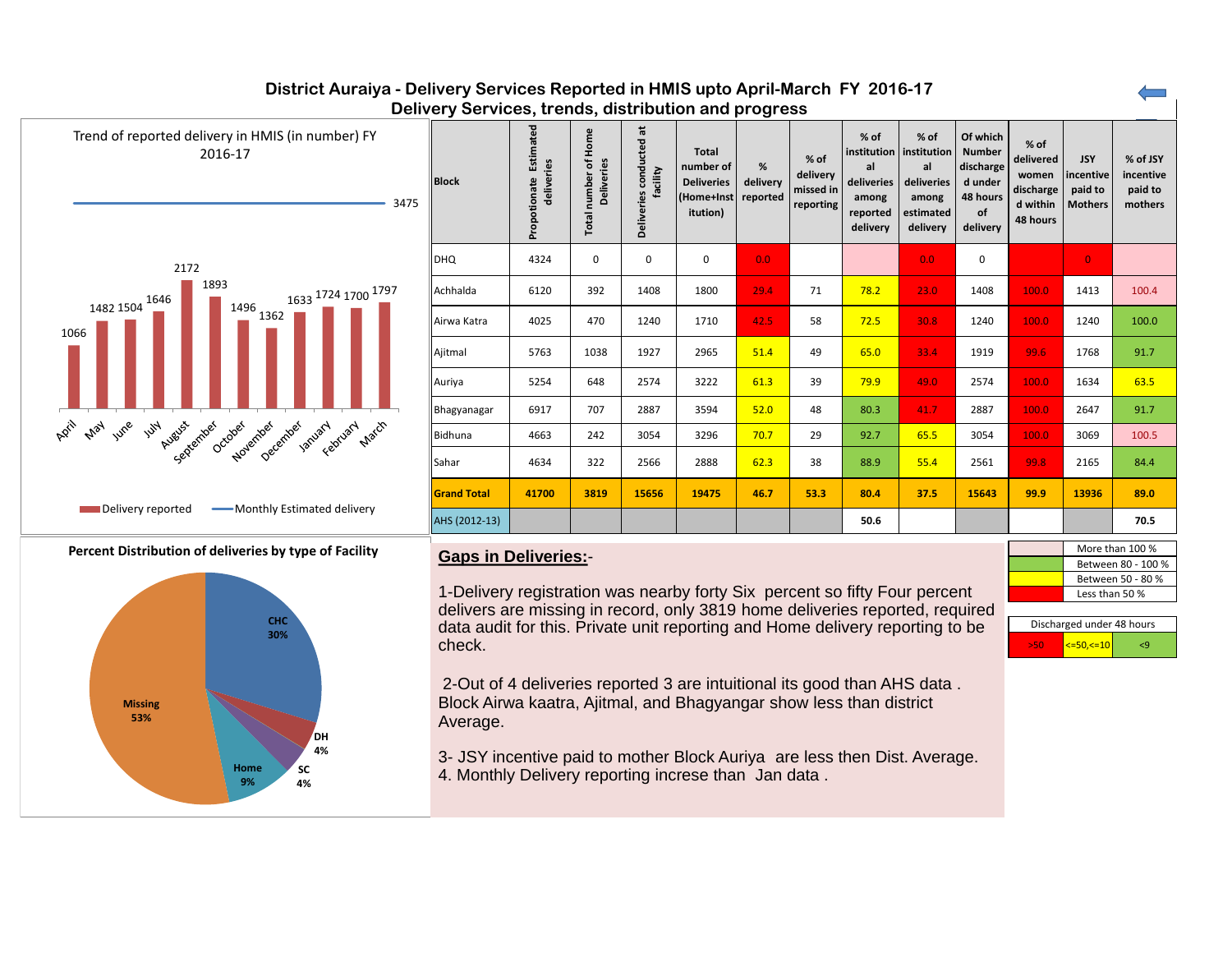# **District Auraiya - High Risk Pregnancies Services Reported in HMIS upto April-March FY 2016-17**



**High risk PW reporting trends, distribution and progress**



**% of PW with Hypertension (BP>140/90) : New cases**

| Percent of high risk pregnant woman reported for Registered<br><b>ANCs - Trend 2016-17</b><br>40 | <b>Block</b>       | Total number of<br>pregnant<br>women<br><b>Registered for</b><br><b>ANC</b> | <b>Number</b><br>having Hb<br>level<11<br>(tested<br>cases) | $%$ of<br>having<br><b>Hb level</b><br>$11$ | <b>Number</b><br>having severe<br>anaemia<br>(Hb<7)<br>treated at<br>institution | % of severe<br>(Hb < 7)<br>anemia<br>treated rate<br>at institution | Pregnant women<br>with Hypertension<br>(BP>140/90) : New<br>cases | % of PW with<br>hypertension |
|--------------------------------------------------------------------------------------------------|--------------------|-----------------------------------------------------------------------------|-------------------------------------------------------------|---------------------------------------------|----------------------------------------------------------------------------------|---------------------------------------------------------------------|-------------------------------------------------------------------|------------------------------|
|                                                                                                  | <b>DHQ</b>         | 504                                                                         | 88                                                          | 1.9                                         | $\mathbf 0$                                                                      | 0.0                                                                 | 0                                                                 | 0.0                          |
| 17<br>15                                                                                         | Achhalda           | 3834                                                                        | 584                                                         | 12.4                                        | $\mathbf 0$                                                                      | 0.0                                                                 | 15                                                                | 0.3                          |
| 10                                                                                               | Airwa Katra        | 2974                                                                        | 636                                                         | 14.5                                        | $\mathbf 0$                                                                      | 0.0                                                                 | 1793                                                              | 40.9                         |
|                                                                                                  | Ajitmal            | 4610                                                                        | 2625                                                        | 41.8                                        | 44                                                                               | 1.0                                                                 | 159                                                               | 2.5                          |
| April<br><b>Wre</b><br>$\mathcal{P}_{\mathcal{H}}$<br><b>Play</b>                                | Auriya             | 7018                                                                        | 872                                                         | 15.2                                        | $\overline{7}$                                                                   | 0.1                                                                 | 72                                                                | 1.3                          |
| place road of centres , anywh , earliest of<br>March<br>August<br>October<br>September           | Bhagyanagar        | 5319                                                                        | 1911                                                        | 25.4                                        | $\overline{2}$                                                                   | 0.0                                                                 | 223                                                               | 3.0                          |
| - % of PW having Hb level <11<br>% of PW having severe anemia treated at institution             | Bidhuna            | 5524                                                                        | 591                                                         | 11.6                                        | $\mathbf 0$                                                                      | 0.0                                                                 | 13                                                                | 0.3                          |
| % of PW with Hypertension (BP>140/90) : New cases                                                | Sahar              | 5029                                                                        | 526                                                         | 10.4                                        | 20                                                                               | 0.4                                                                 | 253                                                               | 5.0                          |
| Percent of high risk pregnant woman reported by facility type<br>33                              | <b>Grand Total</b> | 34812                                                                       | 7833                                                        | 17.2                                        | 73                                                                               | 0.2                                                                 | 2528                                                              | 5.6                          |

### **Gaps in HRP:**

1. Urban and Block Bidhuna less reporting in HB<11, while Block Ajitmal have high percentage of Anemia.

2. Severe Anemia treated at institute only Ajitmal and Bhagyanagar and Sahar reported other need to be check data of HMIS. Availability of Drugs and Training of Staff may be insure

3. Hypertensive cases identification is zero in DHQ.

4. Over all identification and treating of HRP issue in district more focus required in this month. Trend of Severe anemia treated and Hypertension case detection below from expected.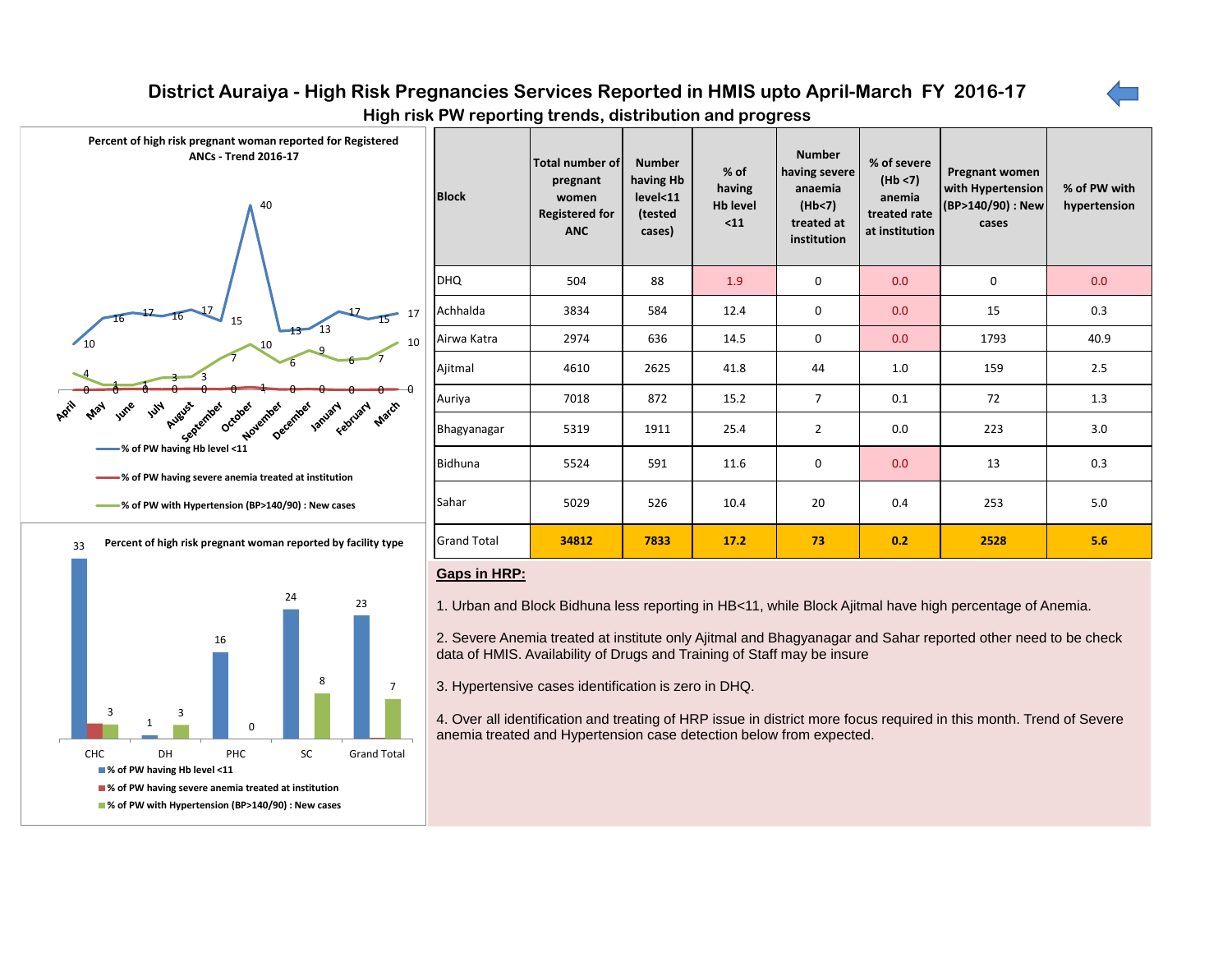|                |                    |                                  |                                                          |                                            |                            | <b>Complications Treated with</b>               |                 |                                                   |                |                | C- section conducted |                |                          |
|----------------|--------------------|----------------------------------|----------------------------------------------------------|--------------------------------------------|----------------------------|-------------------------------------------------|-----------------|---------------------------------------------------|----------------|----------------|----------------------|----------------|--------------------------|
| <b>S. No.</b>  | <b>Block</b>       | Institutional<br><b>Delivery</b> | Preg. with<br>Compl.<br><b>Attended</b><br>at facilities | % Preg.<br>with<br>Compl.<br>at facilities | IV<br>Attended Antibiotics | IV<br>Antihypert<br>ensive/<br>Magsulph<br>Inj. | IV<br>Oxytocics | <b>Blood</b><br><b>Transfusio</b><br>$\mathsf{n}$ | <b>DH</b>      | <b>CHC</b>     | <b>PHC</b>           | Others         | % of C-Section performed |
| 1              | Bidhuna            | 3054                             | $\mathbf 0$                                              | 0                                          | 0                          | $\mathbf 0$                                     | $\mathbf 0$     | $\mathbf 0$                                       | $\mathbf 0$    | 0              | $\mathbf 0$          | 0              | $\mathbf 0$              |
| $\overline{2}$ | <b>DHQ</b>         | 0                                | $\mathbf 0$                                              | 0                                          | 0                          | $\mathbf 0$                                     | $\mathbf 0$     | $\mathbf{0}$                                      | $\mathbf 0$    | 0              | $\mathbf 0$          | $\mathbf 0$    | $\mathbf 0$              |
| 3              | Achhalda           | 1408                             | $\mathbf 0$                                              | 0                                          | 0                          | $\mathbf 0$                                     | $\mathbf 0$     | $\mathbf 0$                                       | $\mathbf 0$    | 0              | 0                    | $\mathbf 0$    | $\mathbf 0$              |
| 4              | Airwa Katra        | 1240                             | $\mathbf 0$                                              | 0                                          | 0                          | $\mathbf 0$                                     | $\mathbf 0$     | $\mathbf{0}$                                      | $\mathbf 0$    | 0              | $\mathbf 0$          | 0              | 0                        |
| 5              | Ajitmal            | 1927                             | 115                                                      | 6                                          | 100                        | $\mathbf 0$                                     | 43              | 0                                                 | $\mathbf 0$    | 0              | 0                    | 0              | $\mathbf 0$              |
| 6              | Auriya             | 2574                             | 10                                                       | $\mathbf 0$                                | 344                        | $\mathbf 0$                                     | 126             | $\mathbf 0$                                       | $\mathbf 0$    | 0              | $\mathbf 0$          | 0              | $\mathbf 0$              |
| $\overline{7}$ | Bhagyanagar        | 2887                             | $\overline{4}$                                           | 0                                          | 4                          | $\mathbf 0$                                     | 3               | $\mathbf 0$                                       | $\mathbf 0$    | 0              | $\mathbf 0$          | $\mathbf 0$    | $\mathbf 0$              |
| 8              | Sahar              | 2566                             | $\mathbf 0$                                              | $\mathbf 0$                                | 0                          | $\mathbf 0$                                     | $\mathbf 0$     | $\mathbf 0$                                       | $\mathbf 0$    | 0              | $\mathbf 0$          | $\mathbf 0$    | $\mathbf 0$              |
|                | <b>Grand Total</b> | 15656                            | 129                                                      | $\mathbf{1}$                               | 448                        | $\overline{0}$                                  | 172             | $\overline{0}$                                    | $\overline{0}$ | $\overline{0}$ | $\overline{0}$       | $\overline{0}$ | $\overline{0}$           |

# **Gap in C-section and Complication**

Complication Attended at Institute was one percent, it's required more attention to full fill service delivery in the public institute.

Complication treated with IV antibiotics and other drugs show only three block as per data.

No one C-section conducted as per HMIS data, HRP identification and Services given not up to the mark. More focus required to timely identification of maternal complication reduce mortality

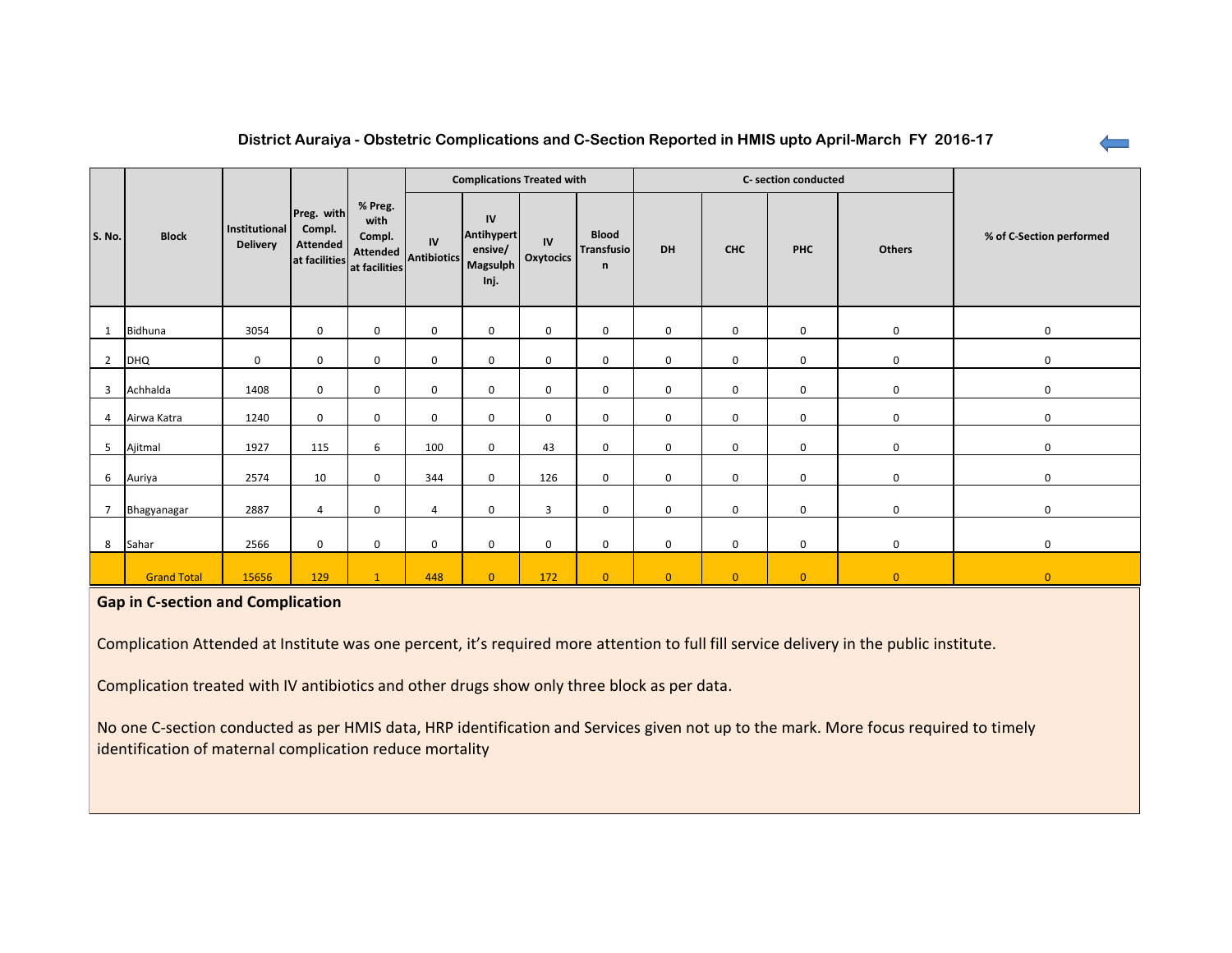**Child care services trends, distribution and progress**

| Trend in Child care services FY 2016-17<br>100<br>$-99$ $100$ $99$ $99$ $98$ $95$ $99$ $100$<br>$-98 - 96 - 99$<br>90<br>$\mathcal{S}_{90}$<br>80 | <b>Block</b>       | <b>Total Live</b><br><b>Births</b> | Still Birth | % of still<br>birth | Number of<br><b>Newborns</b><br>weighed at<br>birth | % of<br>newborns<br>weighed at<br>birth | Number of<br><b>Newborns</b><br>having weight<br>less than 2 and<br>half kg | % of<br>newborns<br>having $< 2.5$<br>kg | <b>Number of</b><br><b>Newborns</b><br>breast fed<br>within 1 hour | % of newborns<br>breast fed within<br>1 hour |
|---------------------------------------------------------------------------------------------------------------------------------------------------|--------------------|------------------------------------|-------------|---------------------|-----------------------------------------------------|-----------------------------------------|-----------------------------------------------------------------------------|------------------------------------------|--------------------------------------------------------------------|----------------------------------------------|
| 70                                                                                                                                                | <b>DHQ</b>         | $\mathbf 0$                        | 0           |                     | 0                                                   |                                         | $\mathbf 0$                                                                 |                                          | 0                                                                  |                                              |
| 60                                                                                                                                                | Achhalda           | 2231                               | 16          | 0.7                 | 2214                                                | 99                                      | 34                                                                          | 1.5                                      | 2211                                                               | 99                                           |
| 50<br>40                                                                                                                                          | Airwa Katra        | 1710                               | $\mathbf 0$ | 0.0                 | 1706                                                | 100                                     | 244                                                                         | 14.3                                     | 1709                                                               | 100                                          |
| 30                                                                                                                                                | Ajitmal            | 2915                               | 59          | 2.0                 | 2913                                                | 100                                     | 273                                                                         | 9.4                                      | 2912                                                               | 100                                          |
| 20                                                                                                                                                | Auriya             | 3215                               | 28          | 0.9                 | 2877                                                | 89                                      | 38                                                                          | 1.3                                      | 2702                                                               | 84                                           |
| 10 <sub>4</sub><br>4<br>ი 0                                                                                                                       | Bhagyanagar        | 3550                               | 47          | 1.3                 | 3551                                                | 100                                     | 70                                                                          | 2.0                                      | 3551                                                               | 100                                          |
| April<br>May                                                                                                                                      | Bidhuna            | 3005                               | 23          | 0.8                 | 2958                                                | 98                                      | 41                                                                          | 1.4                                      | 2958                                                               | 98                                           |
| A use ust passes and cover and control and available and an use                                                                                   | Sahar              | 2883                               | 37          | 1.3                 | 2875                                                | 100                                     | 69                                                                          | 2.4                                      | 2875                                                               | 100                                          |
| -% of newborns having < 2.5 kg<br>-% of newborns breast fed within 1 hour                                                                         | <b>Grand Total</b> | 19509                              | 210         | 1.1                 | 19094                                               | 98                                      | 769                                                                         | 4.0                                      | 18918                                                              | 97                                           |
| -8 of still birth                                                                                                                                 | AHS (2012-13)      |                                    |             |                     |                                                     | 23.8                                    |                                                                             | 15.6                                     |                                                                    | 51.7                                         |
|                                                                                                                                                   |                    |                                    |             |                     |                                                     |                                         |                                                                             |                                          |                                                                    |                                              |



#### **Gaps in Child care:**

1.Block Airwa Katra no one still birth reported, 10 still births reported from 1000 live births in dist. Auriya its good , Block Ajitmal reported 2.1 % still birth its highest in District.

2.Nearby all births are reported as breast fed within 1 hours of births, it is need to check as AHS 2012-13 showing data for Auriya was half of the births only.

3.In Auriya nearby all children weight at birth and Low Birth Weight was four percent while AHS 12-13 estimated this as four out of one birth weight to be taken and nearby sixteen percent low birth weight reported .



More than 100 % Between 80 - 100 % Between 50 - 80 % Less than 50 %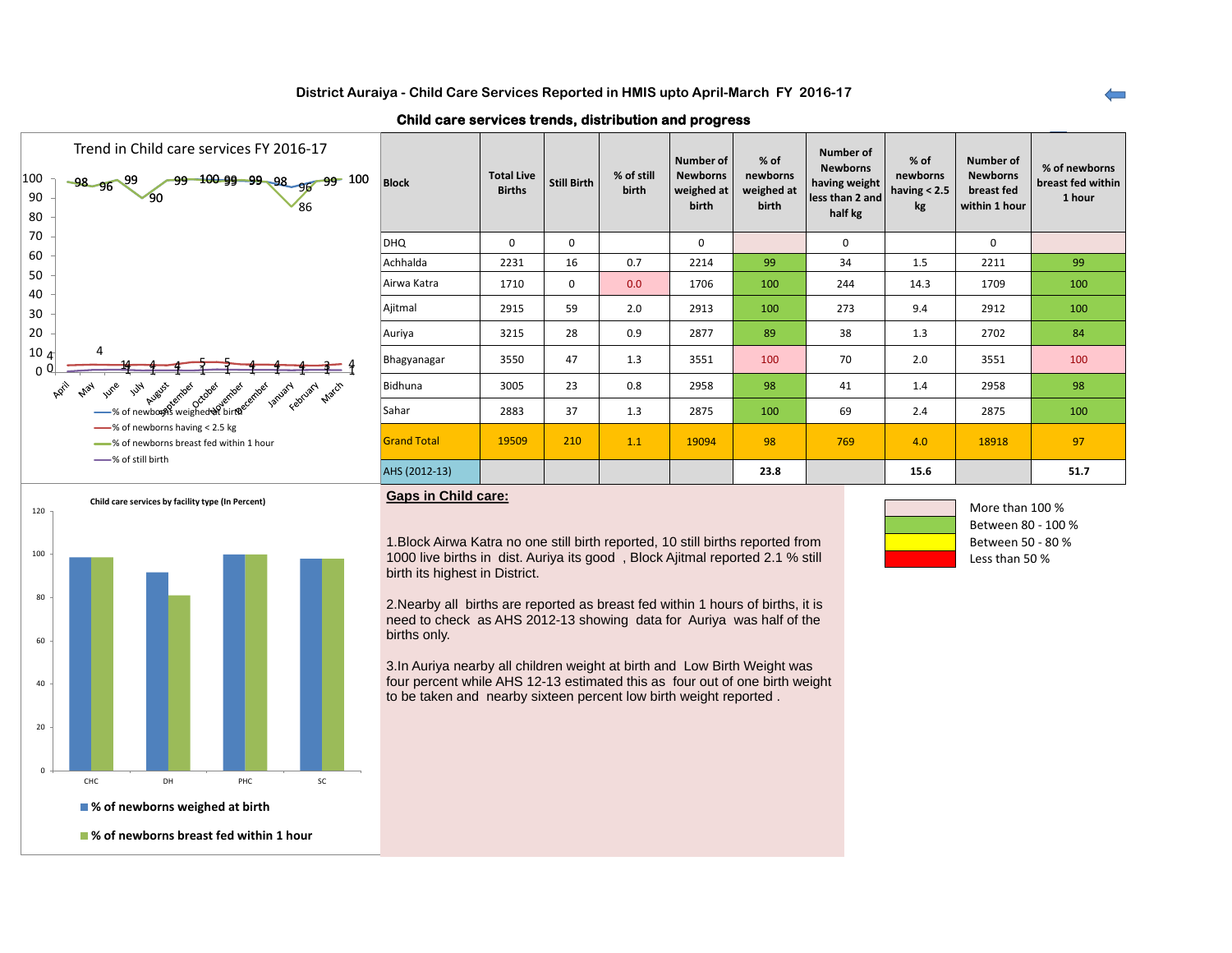#### **District Auraiya - Immunization Services Reported in HMIS upto April-March FY 2016-17**

**Child Immunization trends, Distribution and progress**

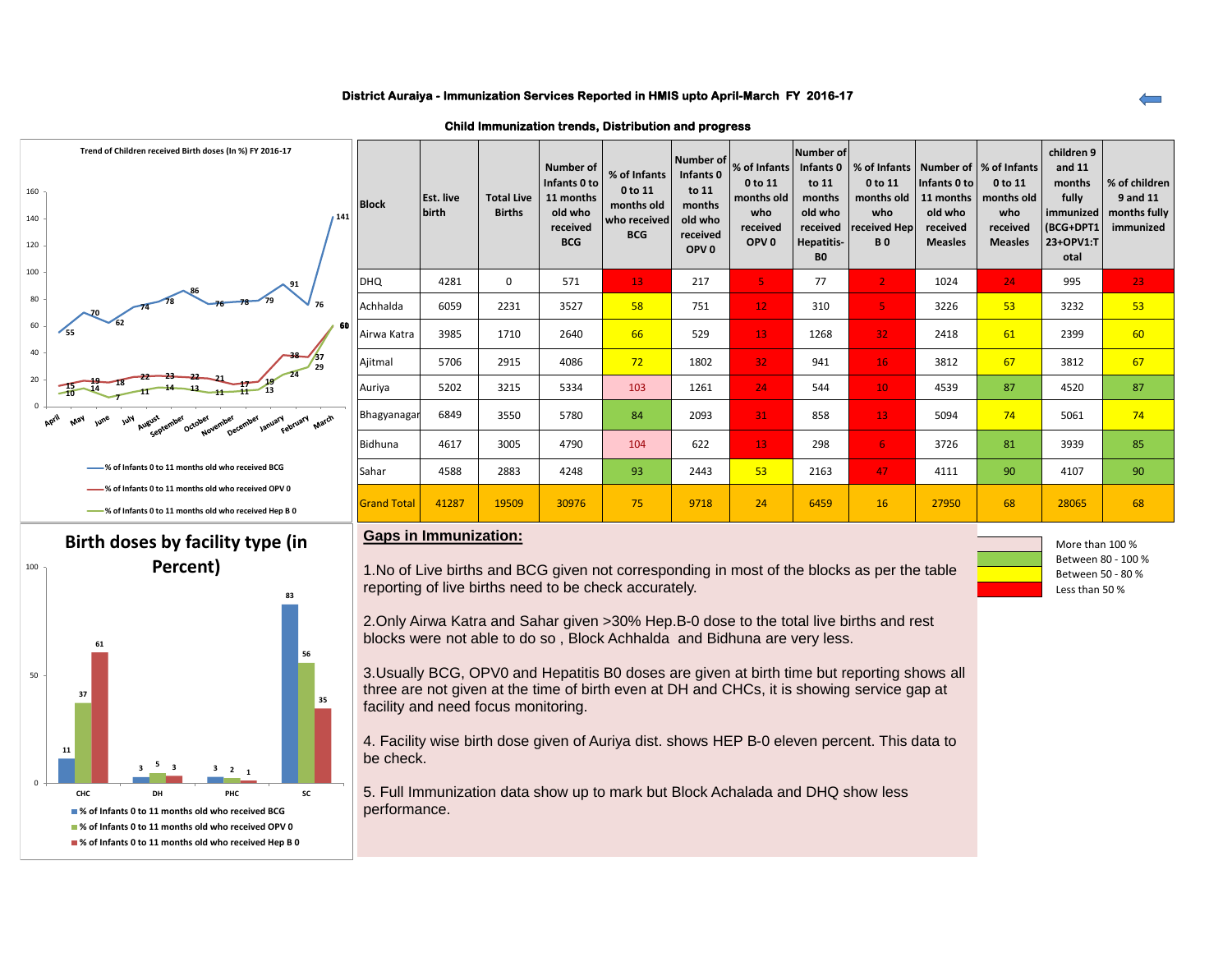## **District Auraiya - Family Planning Services Reported in HMIS upto April-March FY 2016-17 Family planning trends Distribution and progress**







| <b>Block</b>       | <b>Potential</b><br>unmet<br>need for<br>limiting<br>method | Sterilization<br>Male | Sterilization<br>Female | %<br>achivement<br>for limiting<br>method | <b>Potential</b><br>unmet need<br>for spacing<br>method | new IUD<br><b>Insertions</b> | Condom<br><b>Users</b> | <b>Oral Pills</b><br><b>Users</b> | %<br>achivement<br>for spacing<br>method | <b>Total need for</b><br>family planning | % of Total family<br>planning service<br>provided |
|--------------------|-------------------------------------------------------------|-----------------------|-------------------------|-------------------------------------------|---------------------------------------------------------|------------------------------|------------------------|-----------------------------------|------------------------------------------|------------------------------------------|---------------------------------------------------|
| DHQ                | 0                                                           | 0                     | 0                       |                                           | 0                                                       | 548                          | 406                    | 66                                |                                          | $\mathbf 0$                              |                                                   |
| Achhalda           | 4517                                                        | 0                     | 30                      | $\mathbf{1}$                              | 3788                                                    | 1226                         | 1080                   | 213                               | 66                                       | 25789                                    | 10                                                |
| Airwa Katra        | 2914                                                        | $\mathbf 0$           | $\mathbf 0$             | $\overline{0}$                            | 2444                                                    | 1150                         | 1404                   | 249                               | 115                                      | 16640                                    | 17                                                |
| Ajitmal            | 4238                                                        | $\mathbf 0$           | 185                     | 4                                         | 3555                                                    | 1787                         | 333                    | 210                               | 66                                       | 24198                                    | 10                                                |
| Auriya             | 6140                                                        | 0                     | 35                      | $\mathbf{1}$                              | 5149                                                    | 981                          | 1146                   | 815                               | 57                                       | 35055                                    | 8                                                 |
| Bhagyanagar        | 5010                                                        | 0                     | 274                     | 5                                         | 4202                                                    | 2074                         | 1393                   | 683                               | 99                                       | 28607                                    | 15                                                |
| Bidhuna            | 3992                                                        | 99                    | 103                     | 5                                         | 3348                                                    | 1516                         | 1856                   | 637                               | 120                                      | 22792                                    | 18                                                |
| Sahar              | 3393                                                        | 0                     | 192                     | 6                                         | 2846                                                    | 1817                         | 1441                   | 558                               | 134                                      | 19372                                    | 21                                                |
| <b>Grand Total</b> | 30204                                                       | 99                    | 819                     | 3                                         | 25332                                                   | 11099                        | 9061                   | 3430                              | 57                                       | 172453                                   | 14                                                |

# **Gaps in Family planning :**

1. Nearby Sixty Three percent of total IUCD perform at Subcenter till month so quality and quantity should be a concern.

2. Block Achhalda and Auriya percentage in Spacing method below district average.

3. Family planning services provided nearby fourty percent, still 60 % couple may be unprotected or using traditional method for FP.

4. For limiting method only one block Bidhuna done some work other not done a single case, data to be checked.

5 Family planning user's decrease than month of Jan17

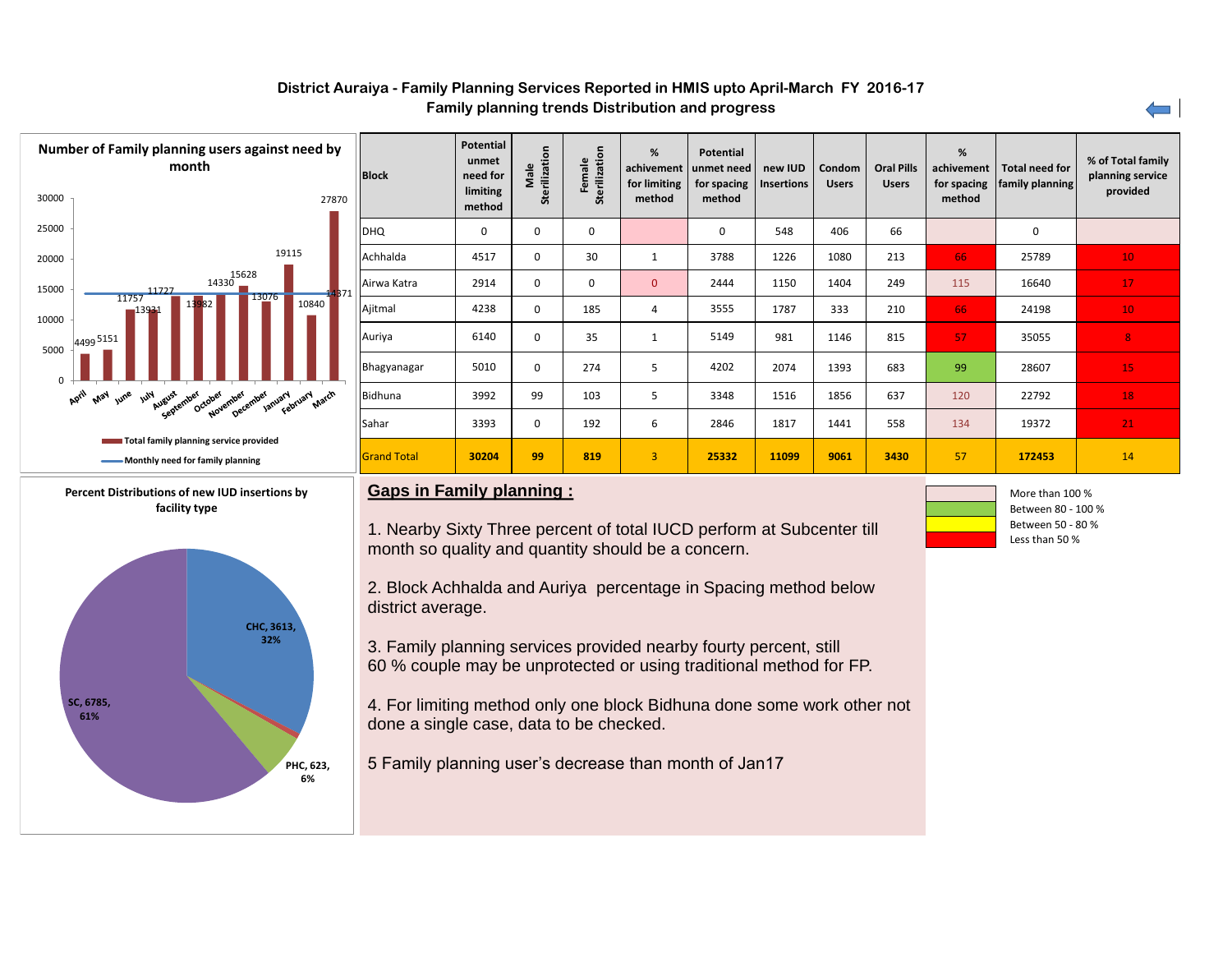# **List of Indicators covered in HMIS and MCTS**

| lS.No.         | <b>IDomain</b>         | <b>Indicator</b>                                                                   | <b>Numerator</b>                                                           | <b>IDenominator</b>                                                             | Page no.       |
|----------------|------------------------|------------------------------------------------------------------------------------|----------------------------------------------------------------------------|---------------------------------------------------------------------------------|----------------|
| 1              | <b>MCTS</b>            | % of mother registered in MCTS against estimated                                   | Total # Mother registered in MCTS                                          | <b>Estimated Pregnancies</b>                                                    | 5              |
| $\overline{2}$ | <b>MCTS</b>            | % Children registered against estimated                                            | Total # Children registered in MCTS                                        | <b>Estimated live births</b>                                                    | 5              |
| 3              | <b>MCTS</b>            | % High risk PW reported in MCTS                                                    | Sum of pregnant women having hb<7 and any other maternal<br>complication   | Total # Registered Mothers in current year                                      | 5              |
| 4              | <b>MCTS</b>            | % of Mother received ANC 3 against registered PW with LMP<br>2014-15               | Mother (LMP 2015-16) received ANC 3                                        | Total # pregnant women registered with LMP<br>in 2015-16                        | 5              |
| 5              | <b>MCTS</b>            | % of PW delivered against registered with LMP in 2014-15                           | Total # Pregnant women (LMP 2015-16) delivered                             | Total # pregnant women registered with LMP<br>in 2015-16)                       | 5              |
| 6              | <b>MCTS</b>            | % of children received full immunization against children<br>registered in 2014-15 | Total # children (DoB 2015-16) received full immunization                  | Total # Children (DoB 2015-16) registered                                       | 5              |
| 7              | <b>ANC</b>             | % of ANC registered to estimated Pregnancy                                         | Total # ANC Registered                                                     | <b>Estimated Pregnancy</b>                                                      | $\overline{7}$ |
| 8              | <b>ANC</b>             | % of ANC registered within 1st trimester                                           | Total # ANC Registered within 1st trim                                     | <b>Estimated Pregnancy</b>                                                      | $\overline{7}$ |
| FY (DataANC    |                        | % of ANC received TT2/Booster                                                      | Total # Pregnant women received TT2/Booster                                | <b>Estimated Pregnancy</b>                                                      | $\overline{7}$ |
| 10             | <b>ANC</b>             | % of ANC received 3ANC checkups                                                    | Total # pregnant women received 3 ANC check ups                            | <b>Estimated Pregnancy</b>                                                      | $\overline{7}$ |
| 11             | Delivery               | % delivery reported                                                                | Total # Delivery reported                                                  | <b>Estimated Delivery</b>                                                       | 8              |
| 12             | Delivery               | % of Unreported (Missing) Delivery                                                 | Total # Deliviery not reported                                             | <b>Estimated Delivery</b>                                                       | 8              |
| 13             | Delivery               | % of institutional deliveries among estimated delivery                             | Total # Institutional Deliviery                                            | <b>Estimated Delivery</b>                                                       | 8              |
| 14             | Delivery               | % of delivered women discharged within 48 hours                                    | Total # Delivered women discharged within 48 hours                         | Tota # Deliveries conducted at facility                                         | 8              |
| 15             | Delivery               | % of JSY incentive paid to mothers                                                 | Total # JSY Incentives paid to mothers                                     | Tota # Deliveries conducted at facility                                         | 8              |
| 16             | <b>HRP</b>             | % of having Hb level <11                                                           | Number having Hb level<11                                                  | <b>Estimated Pregnancy</b>                                                      | 9              |
| 17             | <b>HRP</b>             | % of severe (Hb <7) anemia treated rate at institution                             | Total # Severe (Hb <7) anemia treated at institution                       | Total # ANC Registered                                                          | 9              |
| 18             | <b>HRP</b>             | % of PW with hypertension                                                          | Total # Pregnant women with Hypertension (BP>140/90)                       | <b>Estimated Pregnancy</b>                                                      | 9              |
| 19             | <b>HRP</b>             | % Pregnant women having Obstetric complication attend at<br>facility               | Total # Pregnant women having Obstetric complication attend<br>at facility | Total number of deliveries conducted at<br>facilities                           | 10             |
| 20             | <b>HRP</b>             | % C-Section Performed                                                              | Total # C sections performed at facilities                                 | Total number of deliveries conducted at<br>facilities                           | 10             |
| 21             | Child Care             | % of Still birth                                                                   | Total # Still Birth                                                        | Sum of Live birth & Still birth                                                 | 11             |
| 22             | Child Care             | % of newborns weighed at birth                                                     | Number of Newborns weighed at birth                                        | Total # Live Births                                                             | 11             |
| 23             | Child Care             | % of newborns having weight < 2.5 kg                                               | Total # newborns having weight < 2.5 kg                                    | Total # Live Births                                                             | 11             |
| 24             | <b>Child Care</b>      | % of newborns breast fed within 1 hour                                             | Total # newborns breast fed within 1 hour                                  | Total # Live Births                                                             | 11             |
| 25             | Immunization           | % of Infants 0 to 11 months old who received BCG                                   | Total # Infants 0 to 11 months old who received BCG                        | Total # Estimated Births                                                        | 12             |
| 26             | Immunization           | % of Infants 0 to 11 months old who received OPV 0                                 | Total # Infants 0 to 11 months old who received OPV 0                      | <b>Total # Estimated Births</b>                                                 | 12             |
| 27             | Immunization           | % of Infants 0 to 11 months old who received Hep B 0                               | Total # Infants 0 to 11 months old who received Hep B 0                    | Total # Estimated Births                                                        | 12             |
| 28             | Immunization           | % of Infants 0 to 11 months old who received Measles                               | Total # Infants 0 to 11 months old who received Measles                    | Total # Estimated Births                                                        | 12             |
| 29             | Immunization           | % of children 9 and 11 months fully immunized                                      | Total # children 9 and 11 months fully immunized                           | Total # Estimated Births                                                        | 12             |
| 30             | <b>Family Planning</b> | % achivement for limiting method                                                   | Total # Sterilization (Male & Female)                                      | Potential unmet need for limiting method                                        | 13             |
| 31             | <b>Family Planning</b> | % achivement for spacing method                                                    | Sum of IUCD and oral Pill users                                            | Potential unmet need for spacing method                                         | 13             |
| 32             | <b>Family Planning</b> | % of Total family planning service provided                                        | Sum of Spacing and Limiting method's users                                 | Potential unment need for FP Method<br>(Limiting & Spacing & Est Condom users & | 13             |

 $\leftarrow$